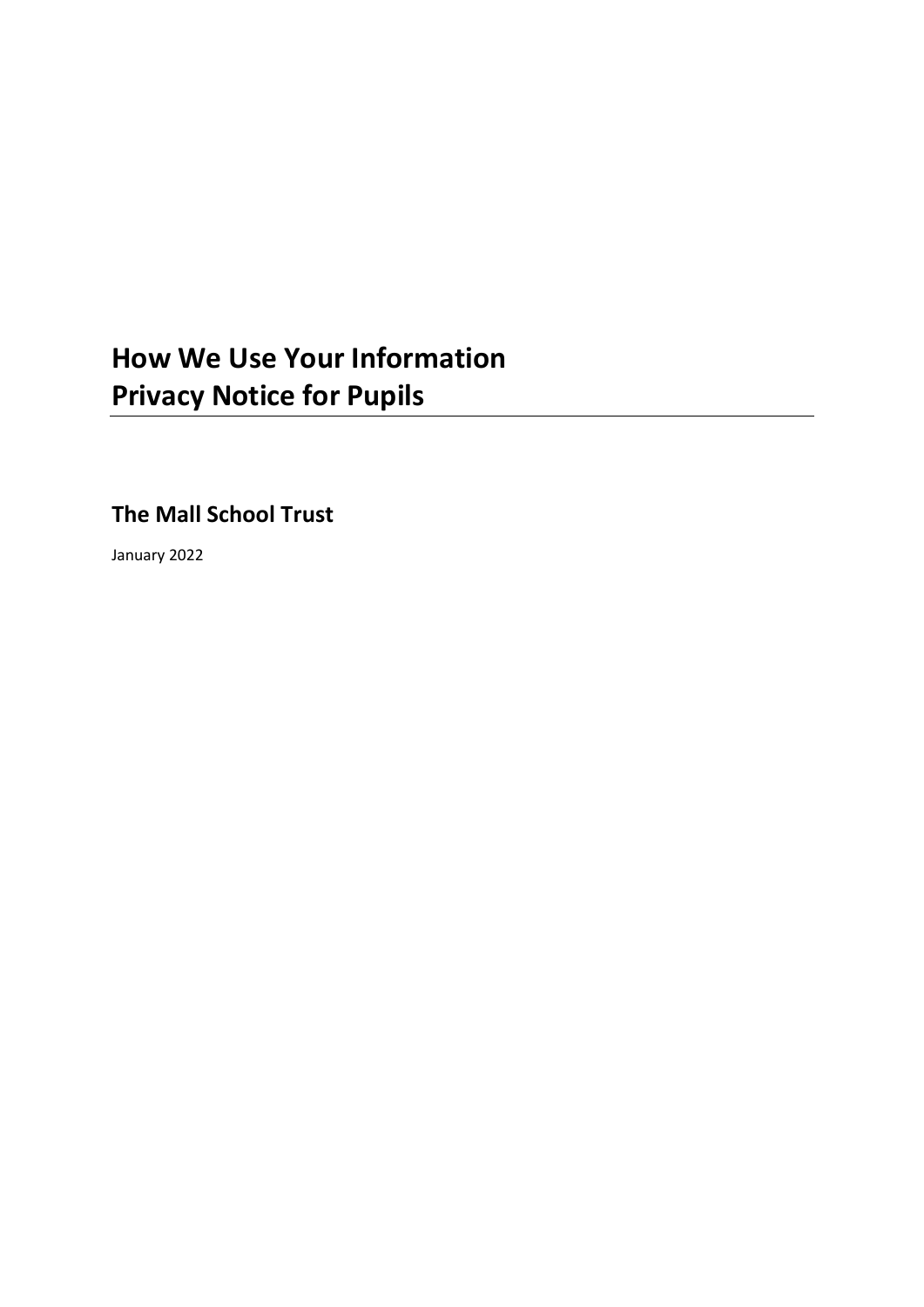## **Pupil Privacy Notice**

## **Pupil Privacy Notice - Key Information**

This notice contains the key information about how and why we collect personal data on your child and what we do with that information. Information about your child is called "personal data". This notice applies to pupils at both the Mall School and the Nursery at the Mall School. For ease of reference we refer to both as "the School".

The School uses all sorts of personal data. For example, we use information about how well your child is doing at School. We also use any information we need to take care of your child. Photos and videos of your child also count as their personal data.

The School uses your child's personal data in order to:

- Teach your child and our other pupils;
- Monitor the behaviour of your child and others and to take action where appropriate;
- Look after your child and other people e.g. their friends;
- Enable the School to comply with its legal obligations, to assist the School regarding the management and operation of the School and to advance and protect the School's interests, objects and reputation; and
- Fundraise, market and promote the School. For example, by using photos of our pupils in the School prospectus, on the School's website or on social media.

Here are some examples of how we use your child's personal data and where that personal data comes from.

- Admissions forms give us lots of personal data about your child. We get information from you, your child's teachers and other pupils. Your child's old school also gives us information about your child so that we can teach and care for your child.
- Sometimes we get information from your child's doctors and other professionals where we need this to look after your child.
- We may need to share some of your child's personal data with the government (e.g. the Department for Education). We will need to tell the local authority that your child attends the School, if your child leaves the School or if we have any concerns about your child's welfare.
- We may use photos or videos of your child to show prospective pupils what we do here and to advertise the School. We may continue to use these photos and videos after your child has left the School. Sometimes we use photos and videos for teaching purposes, for example, to record a drama lesson.
- We publish our public exam results, sports fixtures and other news on the website. We also put articles and photos in the local news to tell people about what we have been doing.

We use CCTV to make sure the School site is safe. CCTV is safe. CCTV is not used in private areas sure that is<br>The School site is not used in private areas such as a private areas such as a private areas such as a private

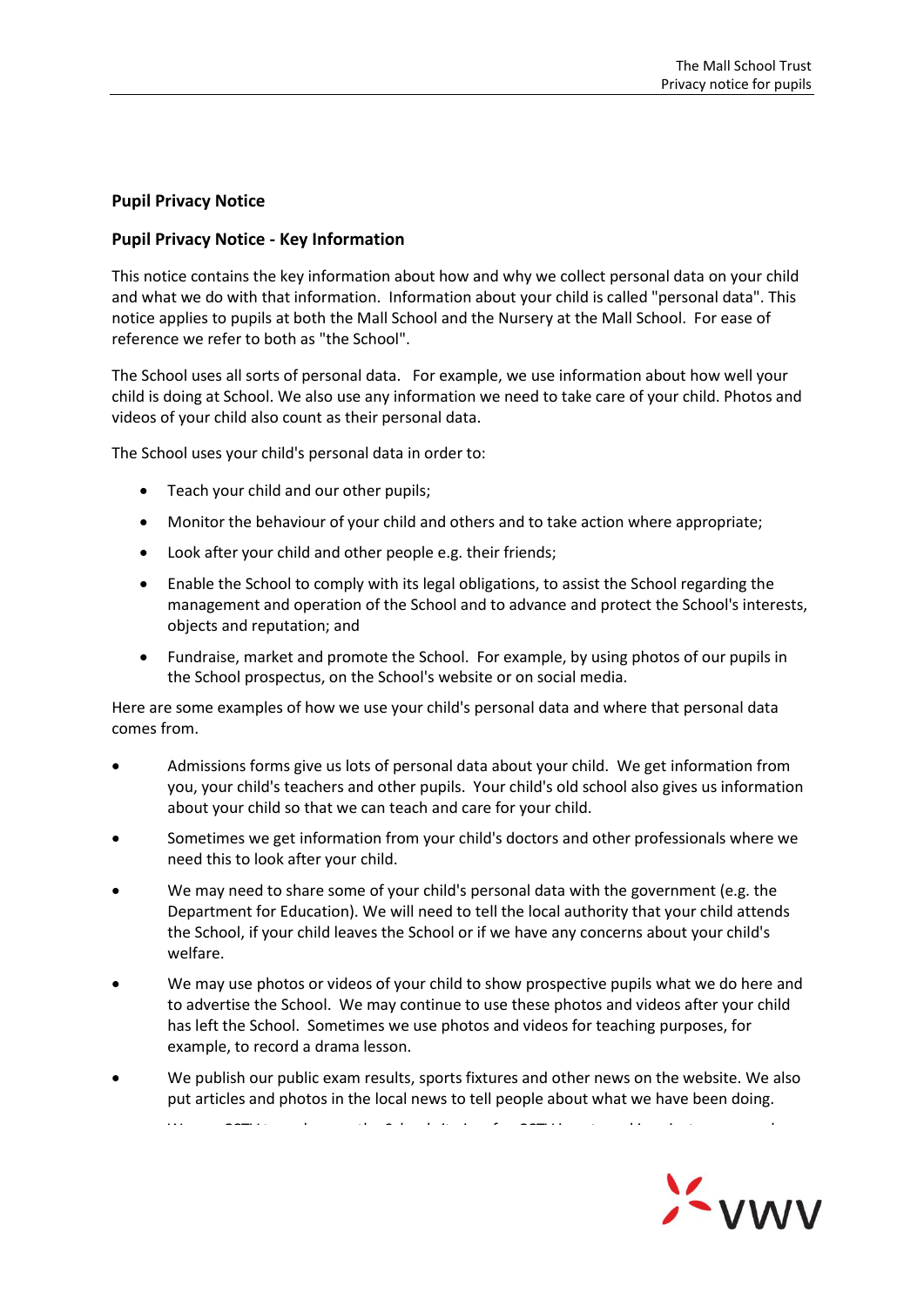We will keep details of your child's address when they leave so we can keep them updated about what is happening at the School, to tell them about events and activities and find out how they are getting on.

You can exercise the following rights regarding your child's personal data:

- correction of personal data held;
- access to personal data held;
- deletion of personal data in certain circumstances;
- portability the transfer of personal data to you or a third party;
- restriction of use of personal data; and
- the right to object to the use of personal data in certain circumstances.

These rights are explained in more detail in the full privacy notice, and the Bursar can give you more information.

If you would like to know more, you can find the School's Data Protection policy on the School's websit[e www.themallschool.org.uk](http://www.themallschool.org.uk/) . You can also obtain a copy of the policy by contacting the School on [reception@themallschool.org.uk,](mailto:reception@themallschool.org.uk) or 185 Hampton Road, 185 Hampton Road, Twickenham, Middlesex, TW2 5NQ, or 020 8977 2523.

The policy includes additional points, such as:

- more information on why we use your child's personal data;
- for how long the School keeps your child's personal data; and
- our lawful bases for using your child's personal data.

The Bursar is the person responsible at our school for managing how we look after personal data and can answer any questions which you may have about how we use your personal data.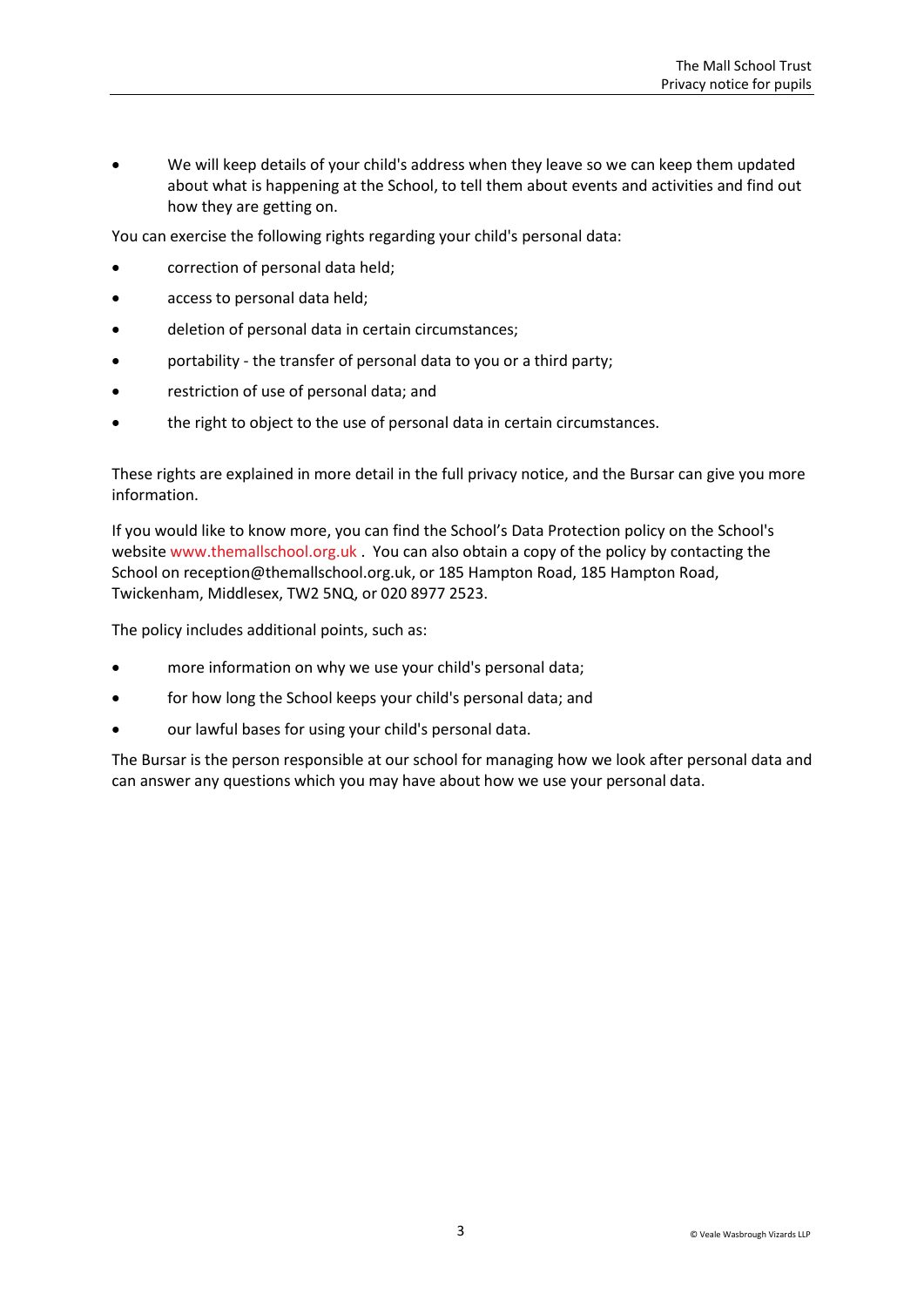## **Pupil Privacy Notice**

#### **Introduction**

This notice is to help you understand **how** and **why** we collect your child's personal data and what we do with that information. It also explains the decisions that you can make about your child's personal data. This notice applies to pupils at both the Mall School and the Nursery at the Mall School. For ease of reference we refer to both as "the School".

We are giving you this notice because you are able to exercise your child's data protection rights on their behalf. When your child is older (usually when they reach the age of 12) they will usually be considered to have enough understanding to exercise their own data protection rights.

If you have any questions about this notice please contact the Bursar.

## **What is "personal data"?**

Personal data is information that the School holds about your child and which identifies your child (either directly or indirectly).

This includes information such as their date of birth and address as well as things like exam results, medical details and behaviour records. CCTV images, photos and video recordings of your child are also personal data.

#### **Where we get your child's personal data from and who we share it with**

We obtain your child's personal data from a number of different sources. For example, our teachers, parents, your child's previous schools and any future school, other pupils and their parents. We might also get information from the government e.g. the local authority might give us information that we need to look after your child.

We will also share information with these people and organisations.

The sections below contain further information about where we get your child's personal data from and with whom it is shared.

## **The purposes for which we use your child's personal data and the lawful bases**

The School uses your child's personal data in order to:

- 1. Teach your child and our other pupils;
- 2. Monitor the behaviour of your child and others and to take action where appropriate;
- 3. Look after your child and other people e.g. your child's friends;
- 4. Enable the School to comply with its legal obligations, to assist the School regarding the management and operation of the School and to advance and protect the School's interests, objects and reputation; and
- 5. Fundraise, market and promote the School. For example, by using photos of our pupils in the School prospectus, on the School's website or on social media.

Under data protection law, the School can only use personal data if it has a lawful basis for doing so. The lawful bases that we are relying on when handling your child's personal data are as follows: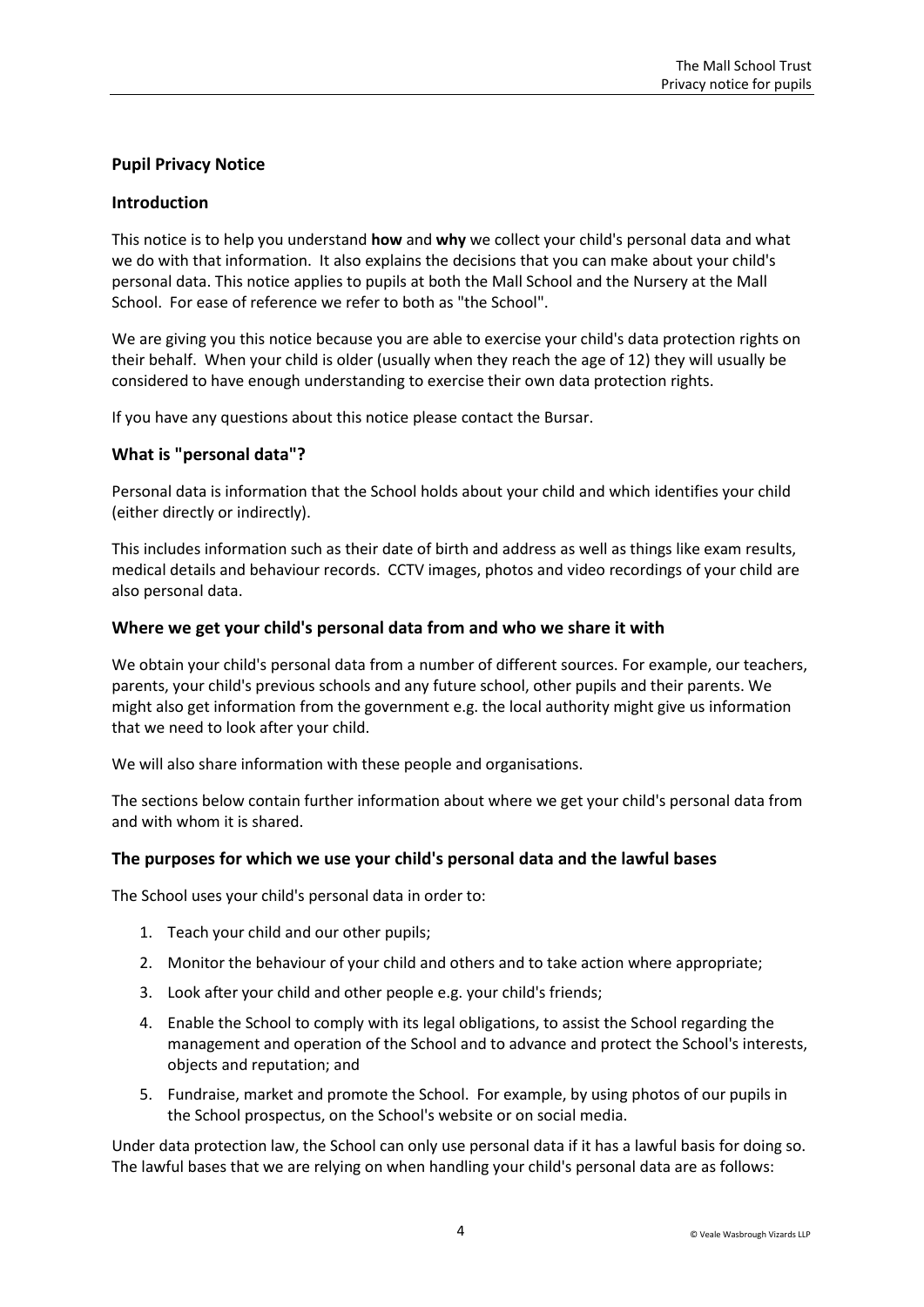- **Legitimate interests:** This means that the School is using your child's personal data where this is necessary for the School's legitimate interests or someone else's legitimate interests.
	- o Specifically, the School has a legitimate interest in:
		- educating and looking after its pupils;
		- **E** complying with its agreement with you for your child to be at the School;
		- **EXEDENT INVERTIGATION IS SOME WROTE:** investigating if something has gone wrong;
		- **P** protecting, promoting and improving the School
	- $\circ$  This lawful basis only applies where our legitimate interests are not overridden by your child's interests, rights and freedoms. Legitimate interests applies to all of the 5 purposes listed above.
- **Public task:** This allows the School to use personal data where doing so is necessary in order to perform a task in the public interest or to exercise one of our functions or powers as a school. This basis applies to purposes 1, 2, 3 and 4 above. For example, when we teach and look after your child.
- **Legal obligation:** The School might need to use your child's personal data in order to comply with a legal obligation. For example, to report a concern to Children's Services. Occasionally the School may have a legal obligation to share your child's personal data with third parties such as the court.
- **Vital interests:** In limited circumstances we may use your child's personal data to protect your child's vital interests or the vital interests of someone else. For example, to prevent someone from being seriously harmed or killed

The section below contains more information about our purposes for using your child's personal data and the lawful bases.

## **Our purposes and lawful bases in more detail**

This section contains more detail about the purposes for which your child's personal data is used, the applicable lawful basis or bases as well as further information about sources and recipients. It does not say anything different to what is set out above but goes into more detail.

- 1 Our main reason for using your child's information is to provide your child and other pupils with an education.
- 2 The School will also use your child's personal data to safeguard and promote your child's welfare and the welfare of others (for example, so that we can look after your child if they are hurt).
- 3 We will use information about your child during the admissions process e.g. when marking entrance exams and considering any information provided on the registration form.
- 4 We may let your child's previous school know if they have been offered a place at the School. This is because they have a legitimate interest in finding out what happens to their former pupils as this will help them support their other pupils when they leave the school.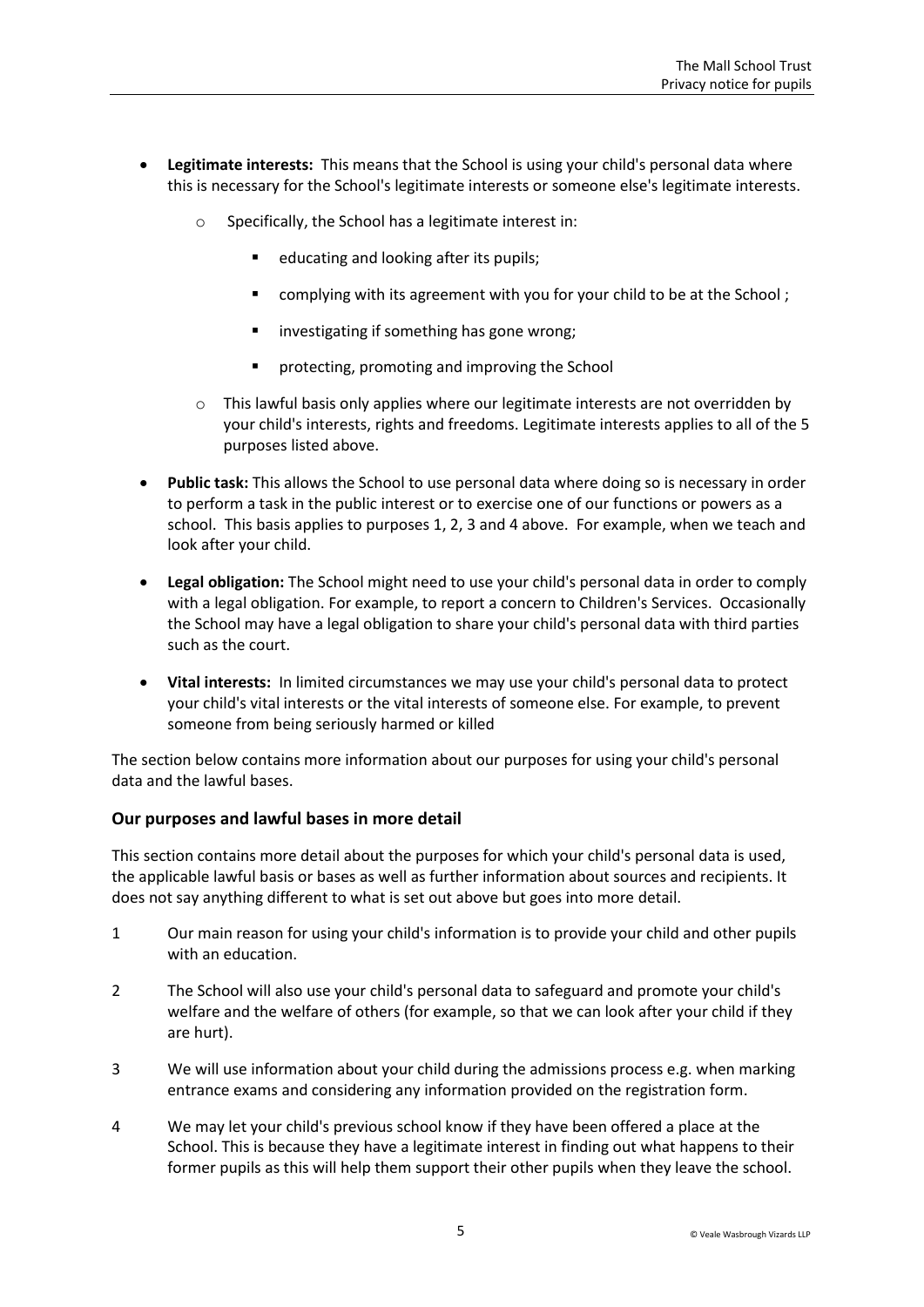- 5 The admissions forms which you complete give us personal data about your child, such as, their name, contact details, disabilities, any particular difficulties they have with work, hobbies and interests, medical information (such as information about an allergy) and family circumstances.
- 6 We get information from your child, his / her teachers and other pupils. Your child's old school also gives us information about how well your child did and any difficulties they had if we need this information to teach and take care of them.
- 7 Sometimes we get information from your child's doctor and other professionals where we need this to look after your child  $(LI, PI)$ .
- 8 We need to tell all appropriate members of staff if your child has a health issue and use their medical information to look after them.
- 9 We will tell your child's teachers if he or she has special educational needs or requires extra help with some tasks.
- 10 We will need to share information about your child (e.g. about their health and wellbeing) with the School doctor.
- 11 We may use your child's personal data in relation to keeping the School safe from COVID-19. For example, we might record that your child has tested positive for the virus or that your child has received the vaccine. We have provided further information on how we use personal data in relation to the pandemic outside of this privacy notice.
- 12 If we have information that your child suffers from an allergy we will use this information so that we can look after your child.
- 13 If we have information that your child suffers from a disability we will use information about that disability to provide support.
- 14 Where appropriate, the School will have information about your child's religious beliefs or other beliefs and practices. For example, if your child does not eat certain foods.
- 15 We will also hold information such as your child's religion or ethnic group for the purposes of supporting equality of opportunity and informing work to understand and reduce ethnic disparities.
- 16 We use CCTV to make sure the School site is safe. Images captured of your child via CCTV will be your child's personal data. CCTV is not used in private areas such as changing rooms.
- 17 We will use your child's personal data to take other steps to make sure the school site and buildings are safe, for example, we keep a record of who is on the school sites at any given time.
- 18 We record your child's attendance and if he or she has time away from the School we record the reason(s) why.
- 19 We will need to report some of your child's information to the government (e.g. the Department for Education). We will need to tell the local authority that your child attends the School, if your child leaves the School or let them know if we have any concerns about your child's welfare. The local authority may also share information with us for these reasons.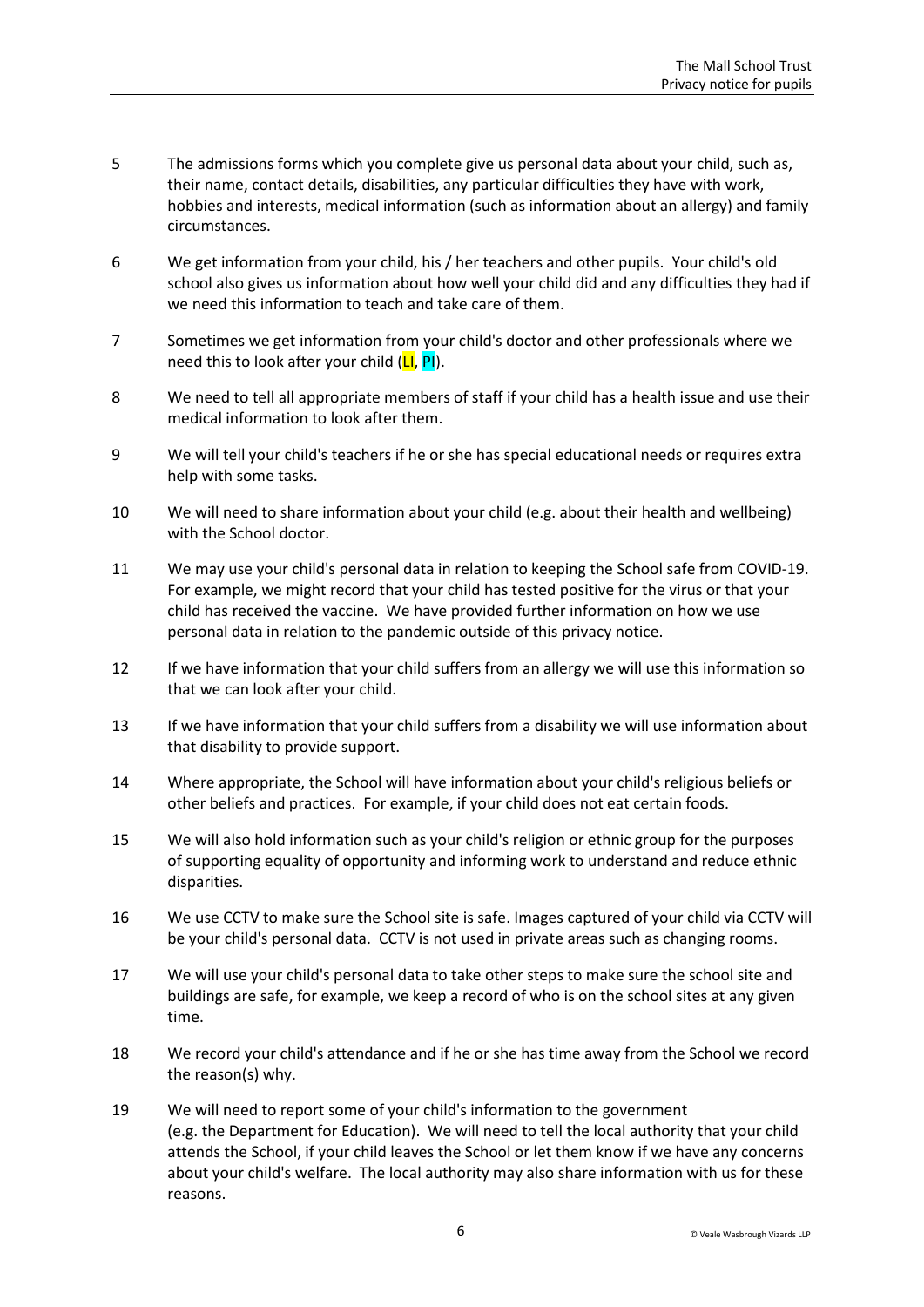- 20 We may need to share information about your child with the Health and Safety Executive (a government organisation) if there is a health and safety issue at the School.
- 21 The School is a charity which means that in exceptional circumstances we may need to share your child's personal data with the Charity Commission e.g. in the event of a serious incident.
- 22 When we are inspected by the Independent Schools Inspectorate or Ofsted we will have to make your child's personal data available to the inspectors to assist them with their inspection.
- 23 If the School receives a complaint or grievance that involves your child we will need to use their personal data to deal with this appropriately. For example, if you make a complaint or if another parent complains about an issue which involves your child.
- 24 The School may share information about your child with the local authority for the purpose of the preparation, implementation and/or review of your child's Statement of Special Educational Needs or Education Health and Care Plan.
- 25 We may use your child's personal data in connection with legal disputes.
- 26 We are legally required to provide the Department for Education with certain information about your child. Some of this information will be stored on the National Pupil Database. Organisations can request information from the National Pupil Database which includes information about your child. But they are only allowed to do this for limited purposes and they must be very careful about how they use your child's personal data. More information can be found here - [https://www.gov.uk/government/publications/national-pupil-database](https://www.gov.uk/government/publications/national-pupil-database-user-guide-and-supporting-information)[user-guide-and-supporting-information.](https://www.gov.uk/government/publications/national-pupil-database-user-guide-and-supporting-information)
- 27 We will need information about any court orders or criminal petitions that relate to your child. This is so that we can safeguard your child's welfare and wellbeing and the other pupils at the School.
- 28 If your child is from another country we have to make sure that they have the right to study in the UK. Sometimes the government will ask us to provide information as part of our reporting requirements. In addition to this we have a duty to provide information about your child to UK Visas and Immigration who are part of the government.
- 29 Depending on where your child will go when they leave us we will provide their information to other schools. For example, we will share information about your child's exam results and provide references. Any references that we provide will be confidential which means that you might not be provided with a copy.
- 30 If we hold safeguarding or child protection information about your child, we will share that with your child's next school.
- 31 If your child has a safeguarding file, we are legally required to pass this file to their next school.
- 32 If your child takes public examinations we will need to share information about them with examination boards. For example, if your child requires extra time in exams.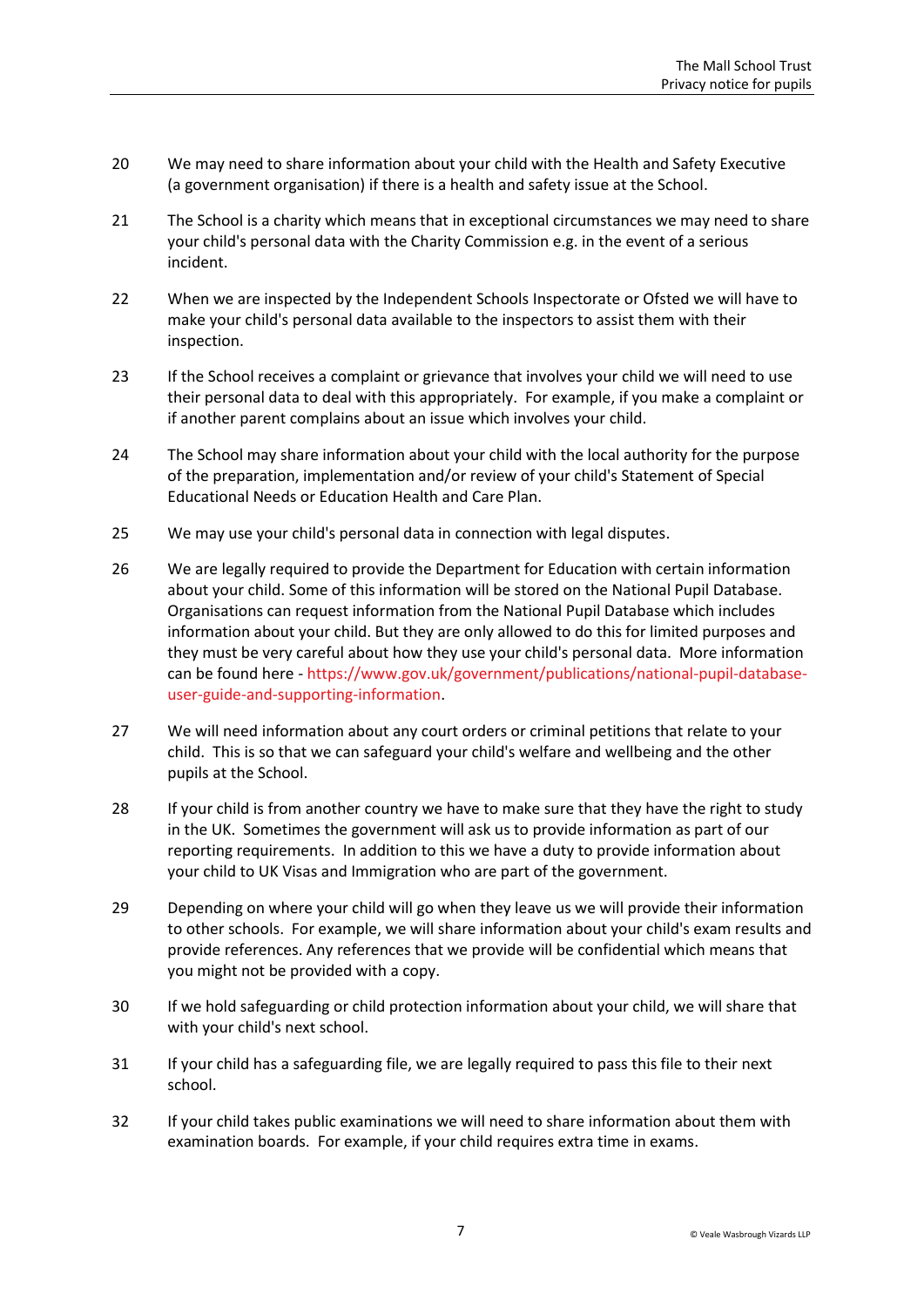- 33 We may need to share information with the police and/or our legal advisers if something goes wrong or to help with an enquiry. For example, if one of your child's classmates is injured at School or if there is a burglary.
- 34 We use consultants, experts and other advisors to assist the School in fulfilling its obligations and to help run the School properly. We will share your child's information with them if this is relevant to their work.
- 35 If your child has misbehaved in a serious way, we may need to share information with the police and we may need to use information about the action taken by the police.
- 36 We may share some information with our insurance company to make sure that we have the insurance cover that we need or in connection with an actual or possible claim.
- 37 If the School is dealing with a request for information, query, complaint or grievance (e.g. from a parent), we may need to share your child's information with other parties if it is relevant and appropriate to do so. For example, with the appropriate staff, pupil or parent involved and governors.
- 38 If one of your child's teachers is subject to an internal disciplinary case and this has affected your child, we may need to use your personal child's personal data to investigate. We may also need to share your child's personal data with the government if it becomes involved, for example, if they need to make a decision regarding the teacher's ability to teach.
- 39 If you are based outside of the UK and have appointed an agent to act on your behalf during the admissions process (an overseas agent), then we may share information about your child with them. For example, we may send them the acceptance letter so that they can pass this on to you.
- 40 We will share your child's academic and (where fair) their behaviour records with you [ $\bullet$  or their education guardian] so you can support their schooling. If your child has behaved badly in relation to one of their classmates (e.g. we suspect bullying) then we might share information with that pupil's parents (e.g. what sanction your child has been given).
- 41 If ever in the future, we are considering restructuring the charity which operates the School, we may share your child's personal data with the other parties involved and with the relevant professional advisors.
- 42 We will monitor your child's use of email, the internet and mobile electronic devices e.g. iPads.
	- 42.1 In certain circumstances we will look at the content of your child's communications (e.g. emails and text messages). This is to check that your child is not misbehaving when using this technology or putting themselves at risk of harm.
	- 42.2 If you would like more information about this you can read the acceptable use of IT and email policy. The monitoring we do is carried out using computer software which will automatically tell us if something is not right.
- 43 We publish our public exam results, sports fixtures and other news on the website and put articles and photos in the local news to tell people about what we have been doing.
- 44 We include photos and details of work your child has been doing in school in our newsletter, magazine, on our social media platforms and on the School website.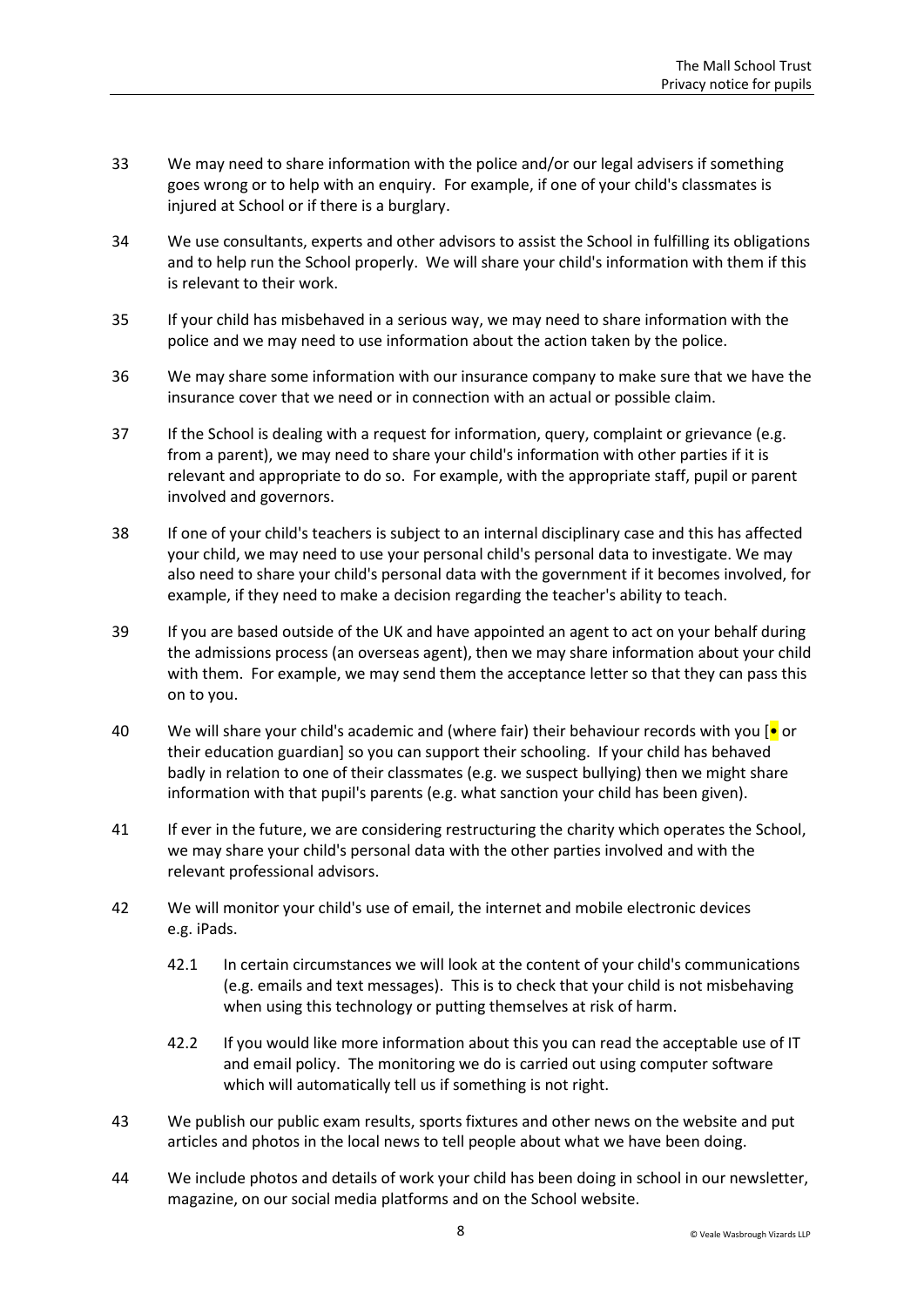- 45 We will keep your child's contact details when they leave so we can keep them updated about what is happening at the School, to tell them about events and activities and find out how they are getting on. For more information about how we use your child's personal data after you have left the School please see the Fundraising and Development Privacy Notice on the School website www.themallschool.org.uk.
- 46 The School must make sure that its computer systems are working well and are secure. This may involve information about your child, for example, our anti-virus software might scan files containing information about your child.
- 47 We may share your child's personal data with the other schools / nurseries. For example, how well your child has behaved and their test results.
- 48 From time to time, we hire a third party to provide activities such as an external sports coach. We may share your child's personal data with them, for example, to tell them what sports they are good at.
- 49 Some of the records the School keeps and which contain your child's personal data may be used by the School (or by someone else such as the government) to check that the School has been a good school.
- 50 We also keep some information indefinitely for archiving purposes (this is known as "archiving in the public interest" under data protection law) and for historical research purposes.
	- 50.1 This includes the School's legitimate interest in research; supporting long-term accountability; enabling the discovery and availability of the School's and the wider school community's identity, memory, culture and history; enabling the establishment and maintenance of rights and obligations and of precedent decisions; educational purposes; and commercial and non-commercial re-use.
	- 50.2 For example, we keep some old photos so that we have a record of what the School was like in the past.
	- 50.3 Information held in our archive may be made publicly available but this would only be done in compliance with data protection laws.
- 51 We will share your child's personal data with the governors of the School if it concerns something they should know about or which will enable them to fulfil their role as a governor. For example, this will apply if your child has done something really well or if there is a problem at the School they need to know about.

We will only share your child's personal data with other people and organisations when we have a good reason to do so. In exceptional circumstances we may need to share it more widely than we would normally.

As you will see from the information above, in some cases we will rely on more than one lawful basis for using your child's personal data.

We use service providers to handle personal data on our behalf for the following purposes:

a) IT consultants who might access information about you when checking the security of our IT network;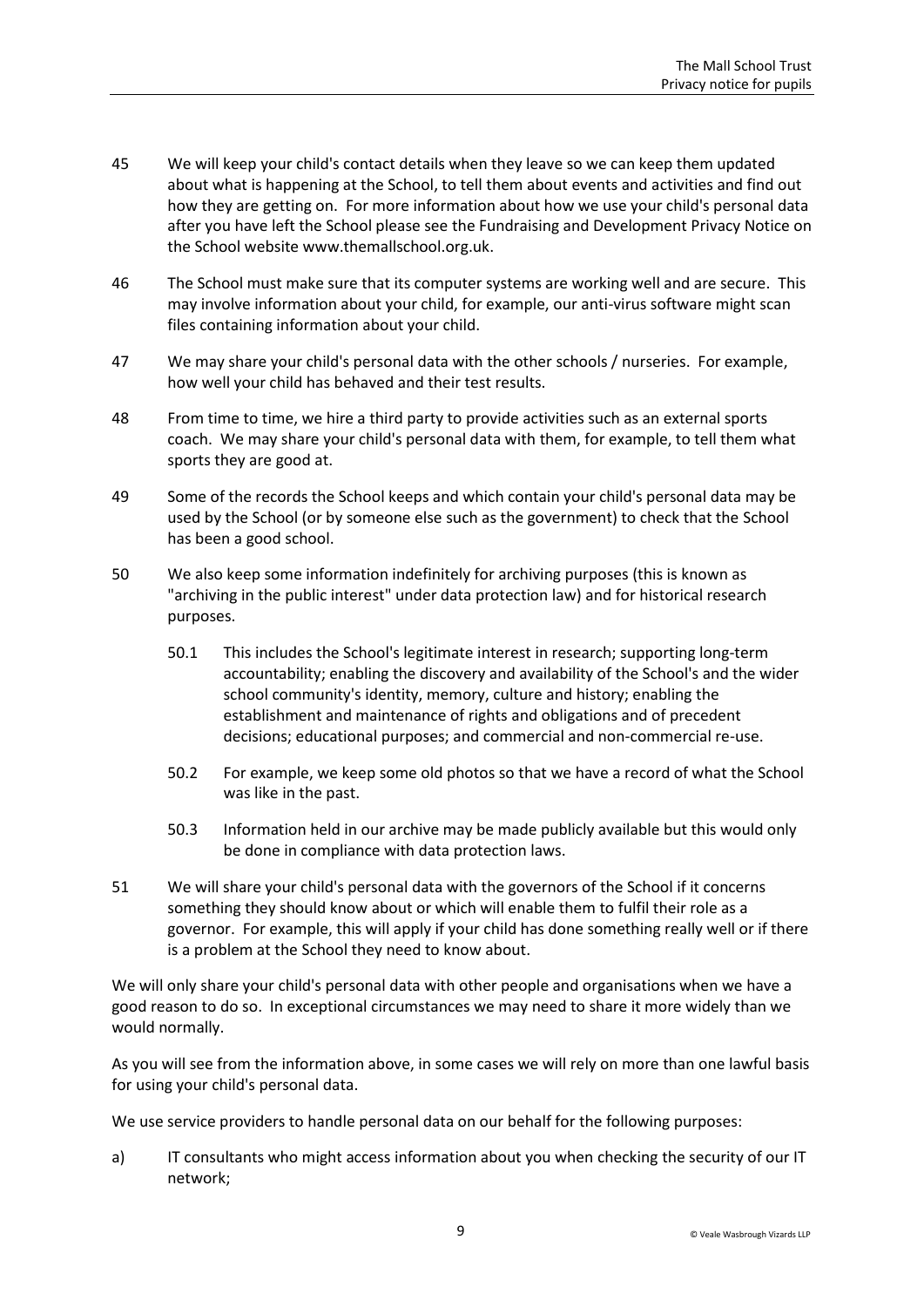- b) caterers may have information about any food allergies or intolerances that your child has;
- a) we use software, apps and websites to help us with teaching, and to help us provide pastoral support to our pupils. For example, we use an app which allows pupils to access homework which has been set by their teachers; and
- b) we use third party "cloud computing" services to store some information rather than the information being stored on hard drives located on the School site.

If you have any questions about any of the above, please speak to the Bursar.

## **Consent**

We may ask for your consent to use your child's personal data in certain ways as an alternative to relying on any of the lawful bases above. For example, we may ask for your consent before taking or using some photos and videos if the photo or video is more intrusive and we cannot rely on legitimate interests. If we ask for your consent to use your child's personal data you can take back this consent at any time, but any use of your child's personal data before you withdraw your consent remains valid. Please speak to the Bursar if you would like to withdraw any consent given.

#### **Sending information to other countries**

When the School sends personal data outside of the UK, we have to consider if the other country has the same level of protection for personal data as there is in the UK. Some countries are considered by the UK Government to have adequate rules and this includes all of the European Economic Area and some other countries, such as, New Zealand, Argentina and Switzerland.

We will provide you with additional details about where we are sending your personal data, whether the country has an adequacy finding and if not the safeguards which we have in place outside of this privacy notice.

If you have any questions about the safeguards that are in place please contact the Bursar.

## **For how long do we keep your child's information?**

We keep your child's personal data for as long as we need to in order to educate and look after them. We will keep a lot of information after your child has left the School, for example, so that we can find out what happened if you make a complaint.

In some cases we may keep your child's personal data for a longer time than usual, but we would only do so if we had a good reason and only if we are allowed to do so under data protection law.

Please see our Data Protection policy for more detailed information. This can be found on our website.

#### **What decisions can you make about your child's personal data?**

Data protection legislation allows you to exercise a number of rights regarding your child's personal data. The rights are as follows:

 **Correction**: if personal data held by the School about your child is incorrect or incomplete you can ask us to correct it.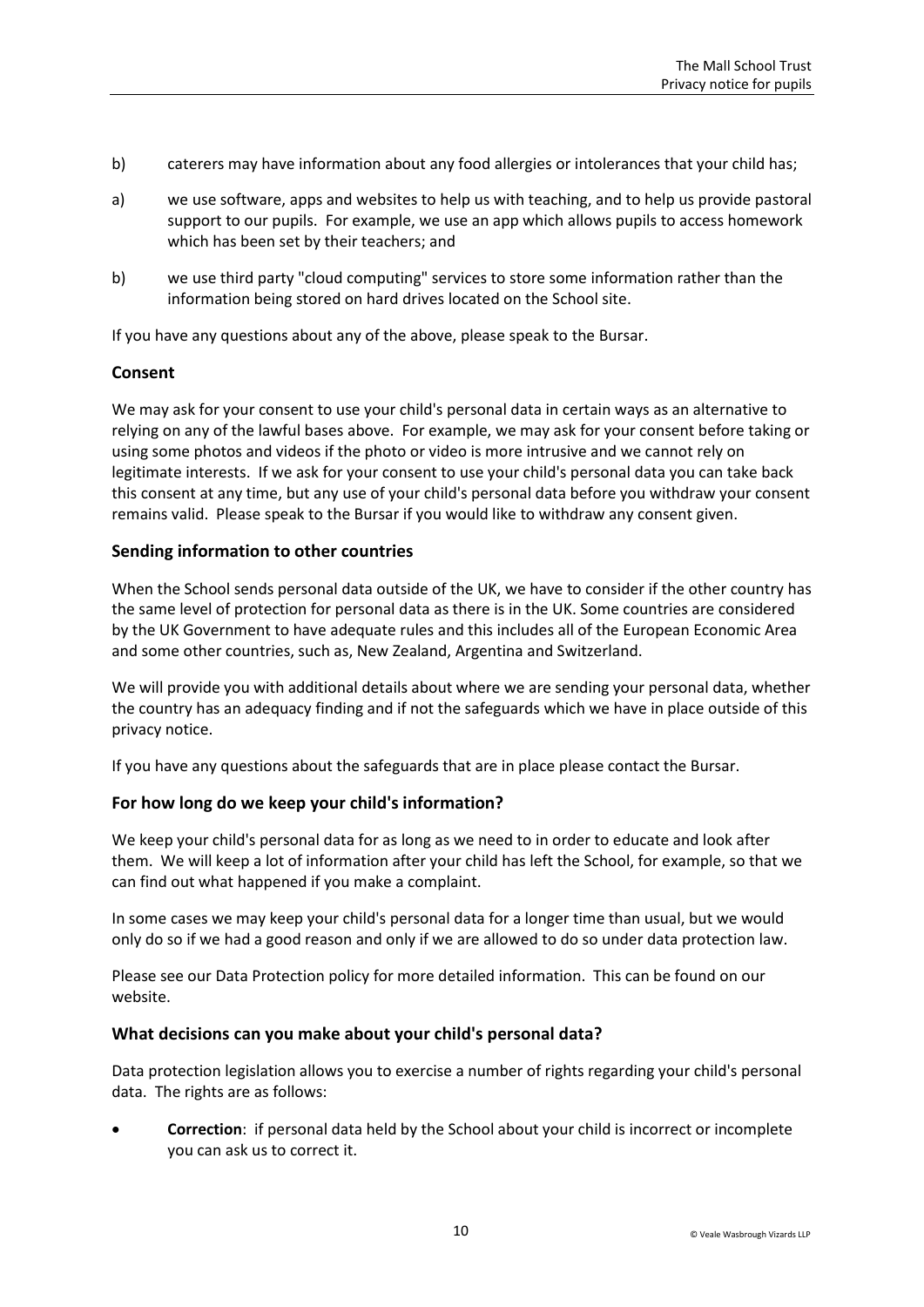- **Access:** you can also ask what personal data we hold about your child and be provided with a copy. This is commonly known as making a subject access request. We will also give you extra information, such as why we use this personal data about your child, where it came from and who we have sent it to.
- **Deletion:** you can ask us to delete the personal data that we hold about your child in certain circumstances. For example, where we no longer need the information.
- **Portability:** you can request the transfer of your child's personal data to you or to a third party in a format that can be read by computer in certain circumstances. This applies where (a) the information has been provided by you; (b) the basis that we are relying on to process your child's personal data is consent or contract (please see "Our purposes and lawful bases in more detail" above); and (c) the personal data is being processed by us on a computer.
- **Restriction:** you can request that we restrict how we use your child's personal data in certain circumstances. Please contact the Bursar if you would like to know more.
- **Object:** you may object to us using your child's personal data where:
	- we are using it for direct marketing purposes (e.g. to send you an email about a fundraising opportunity);
	- the lawful basis on which we are relying is either legitimate interests or public task. Please see the section "The purposes for which we use your child's personal data and the lawful bases" above;
	- If we ever use your child's personal data for scientific or historical research purposes or statistical purposes.

The Bursar can give you more information about your child's data protection rights.

## **Further information and guidance**

The Bursar can answer any questions which you might have.

Like other organisations we need to keep your child's personal data safe, up to date, only use it for what we said we would, destroy it when we no longer need it and most importantly - treat the personal data we get fairly.

Please speak to the Bursar if:

- you would like to exercise any of your child's rights listed above; or
- you would like us to update the information we hold about your child; or
- you have any concerns about how your child's personal data is used or shared.

If you or your child fails to provide certain information when requested, we may not be able to perform our obligations under the contract we have entered into with you. We may also be prevented from complying with our legal obligations (such as to ensure the welfare of your child and their classmates). Failing to provide information may also adversely affect the education and care we are able to provide to your child.

You have a right to lodge a complaint with the Information Commissioner's Office (ico.org.uk). If you do have any concerns about how we have handled your child's personal data we would kindly ask